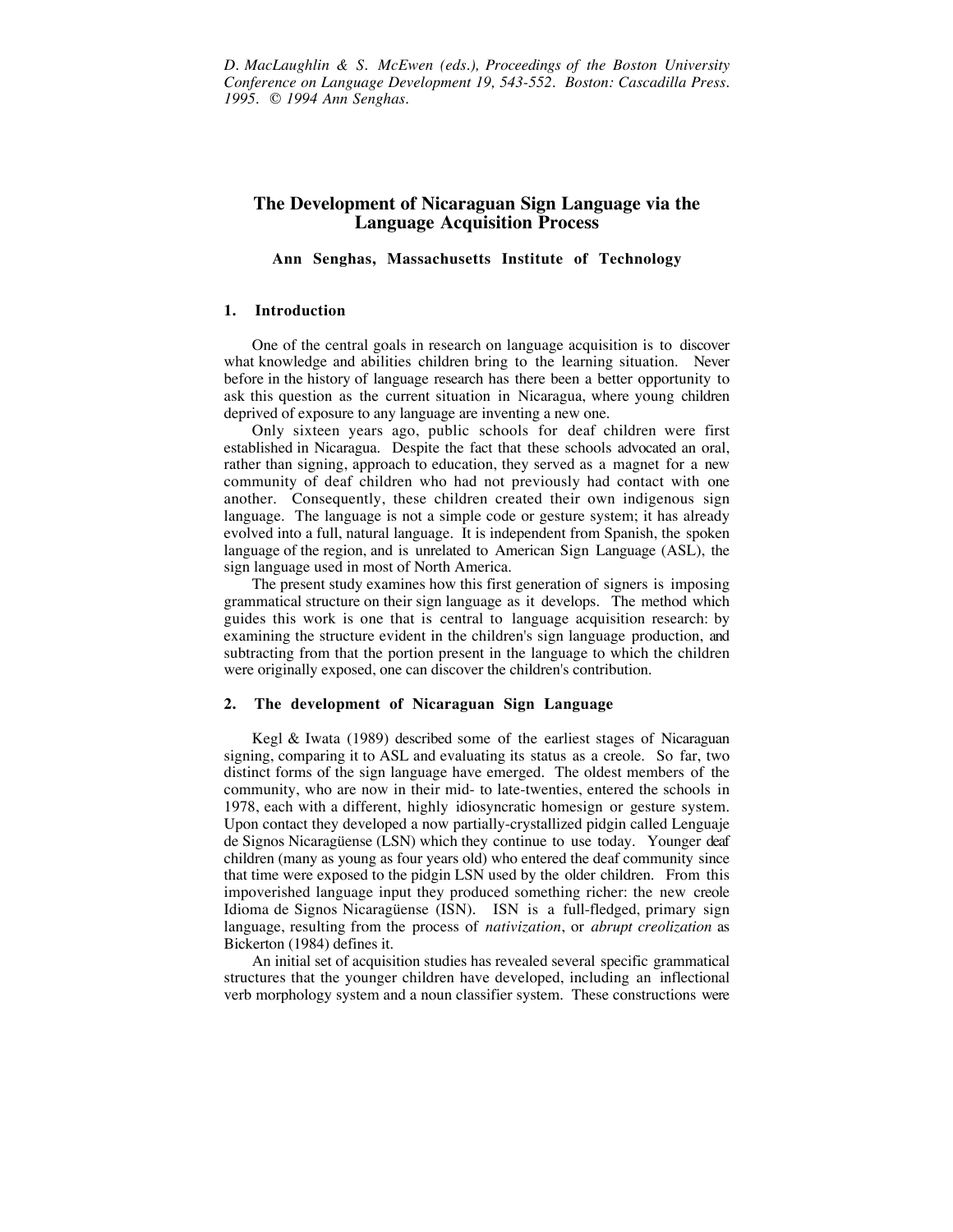found primarily in the signing of the younger ISN signers, and were much less common in the signing of the older LSN signers (Senghas et al., 1994; Senghas, 1994).

## **3.** *Age at Entry* **and** *Year of Entry*

The present study attempts to tease apart the potential sources of these morphological changes. In particular, it examines the degree of grammatical complexity with respect to two different factors which are predicted to combine to account for the differences we have noted between older and younger signers. The first is a child's age at the time of entry into the signing community, or Age at Entry. Children who are exposed to a language at a younger age ultimately achieve greater fluency in the language than those who are exposed only later in life. This point is clear from common observation, and has been shown experimentally ([Newport, 1990](https://www.researchgate.net/publication/221950701_Maturational_Constraints_on_Language_Learning?el=1_x_8&enrichId=rgreq-46cde031a4e677aeb1364b187bdb0937-XXX&enrichSource=Y292ZXJQYWdlOzI2MDExODMxNztBUzoxODI2MTEyMDA3MTY4MDBAMTQyMDU0OTMxMTcyMQ==)). Because the ages at which deaf Nicaraguans acquired sign language range from birth to very late adolescence, one can compare their command of certain constructions to pinpoint the ages at which the constructions can be mastered. The effect of Age at Entry likely accounts for a portion of the observed differences between LSN and ISN signers, since late-exposed signers are more apt to be in the older LSN group.

A second factor which may account for differences in grammatical complexity is a child's Year of Entry into the signing community, that is, whether the child began learning the sign language at an earlier or later point in time, such as 1981 vs. 1990. If the language is indeed becoming richer over time, signers who entered the community more recently should have been exposed to richer signing than signers who entered the community in its earliest years. More complex signing among children with a later Year of Entry would be evidence that the complexities have appeared in recent years.

## **4. Current study: narrative elicitation task**

#### **4.1. Procedure**

The subjects of the present study are 25 deaf Nicaraguan signers whose ages at the time of testing ranged from 7;6 to 31;11, with a mean of 21;1. Their Age at Entry ranges from birth to 27;5, with a mean of 9;10 and their Year of Entry ranges from 1978 to 1990.

Each subject was presented with a 2-minute animated cartoon (*Mr. Koumal Battles his Conscience*, Studio Animovaného Filmu, 1973) and asked to sign the story to a deaf peer. The narratives were videotaped, and the videotapes were then coded with respect to what events were represented, and which morphological devices were used in recounting those events. In particular, we examined certain features of the verb phrase: how many arguments a verb can take, specific inflections that can be incorporated into verbs, and whether those inflections are used to mark agreement with other words in the narrative.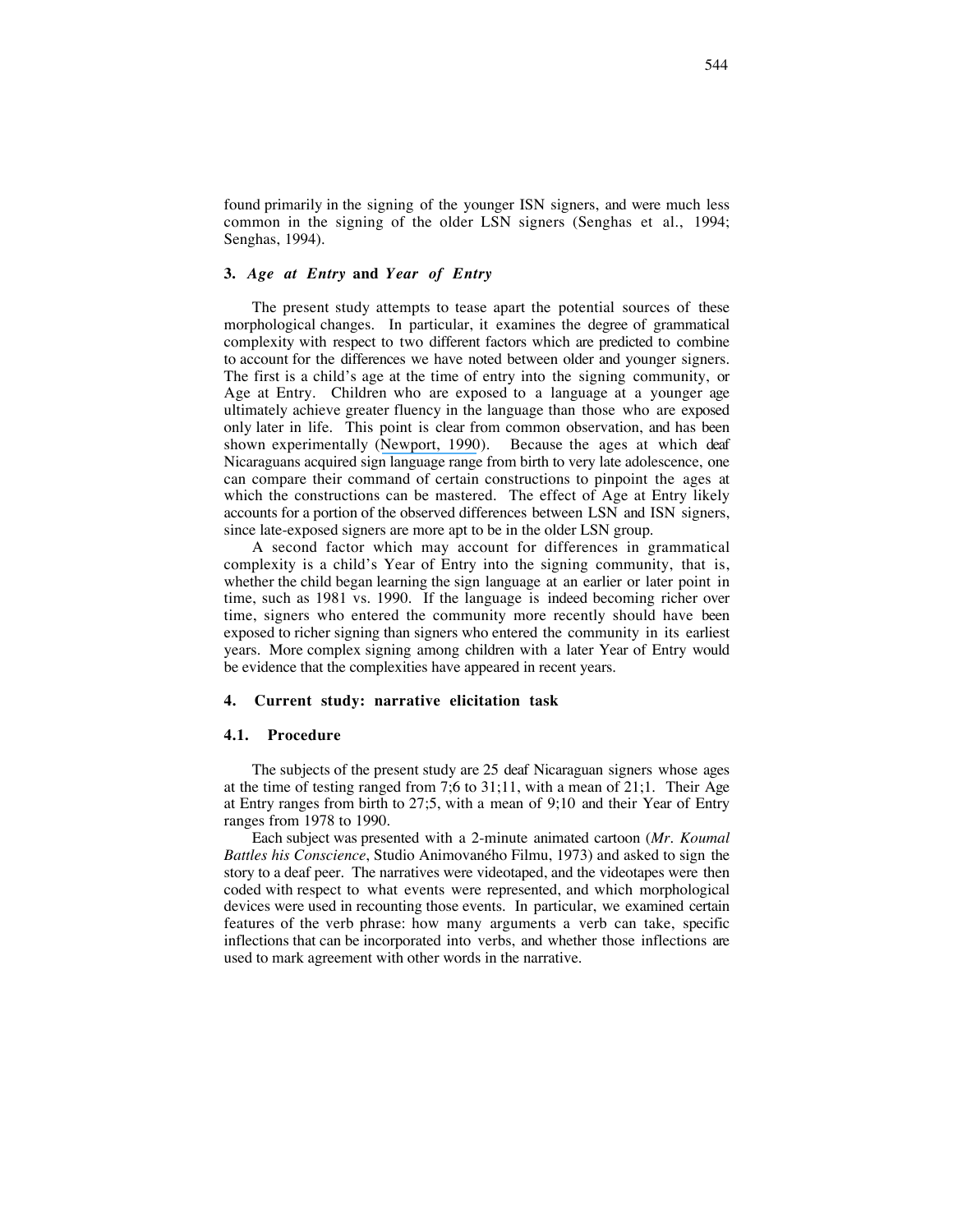One measure of grammatical complexity is the *number of arguments per verb*. It is likely that the syntactic structure needed for a verb to support more than one argument has only recently appeared in Nicaraguan signing. Verbs' subjects and/or objects can be articulated in any of three different ways. Some are simply stated as a noun. Some are indicated with an inflectional feature, generally an indicator of spatial agreement, such as a pointing motion following the verb, or a directional orientation of the verb that associates it with a previously established referent. Some are indicated through a means (which may be unique to Nicaraguan signing) of using the stem of another verb which has been previously associated with the intended referent. To produce this form, a verb is truncated to its uninflected stem form and used later in the narrative in a nounlike way to refer to its argument (this construction is described in more detail in Senghas, 1994).

### **4.1.2. Inflection and agreement**

Like many other sign languages, Nicaraguan signing takes advantage of its spatial component to inflect verbs for person or location. A verb can be oriented toward a specific locus to indicate third person, for example, or the body can be shifted toward that locus and the sign produced in the first person. In addition, verbs can be inflected to indicate number, manner, or completion. Verbs can be multiply inflected, simultaneously incorporating two or more inflections. A sign is coded as exhibiting *agreement* when its inflection corresponds to an inflection on a previous word in order to co-index them, or to refer to the same argument. For example, a verb with plural inflection would exhibit agreement with its argument if the argument were also marked for plural. Several verbs would be coded as exhibiting agreement if they were similarly inflected, that is, oriented toward the same locus, in order to indicate that they share an argument.

If younger children are indeed contributing to the complexity of Nicaraguan signing, we should find that signers with a lower Age at Entry and signers with a later Year of Entry show more arguments per verb than signers who were older and signers who were exposed to an earlier form of the language. They should also use more inflectional marking, and more of their inflected forms should exhibit agreement across the discourse.

### **4.2. Results**

For all analyses, subjects were grouped by Age at Entry and Year of Entry. They fell into three groups with respect to Age at Entry: *young* (0;0-6;6, n=8), *medium* (6;7-10;0, n=8), and *old* (10;1-27;5, n=9). They fell into two groups with respect to Year of Entry: *before 1983* (n=13) and *1983 or later* (n=12).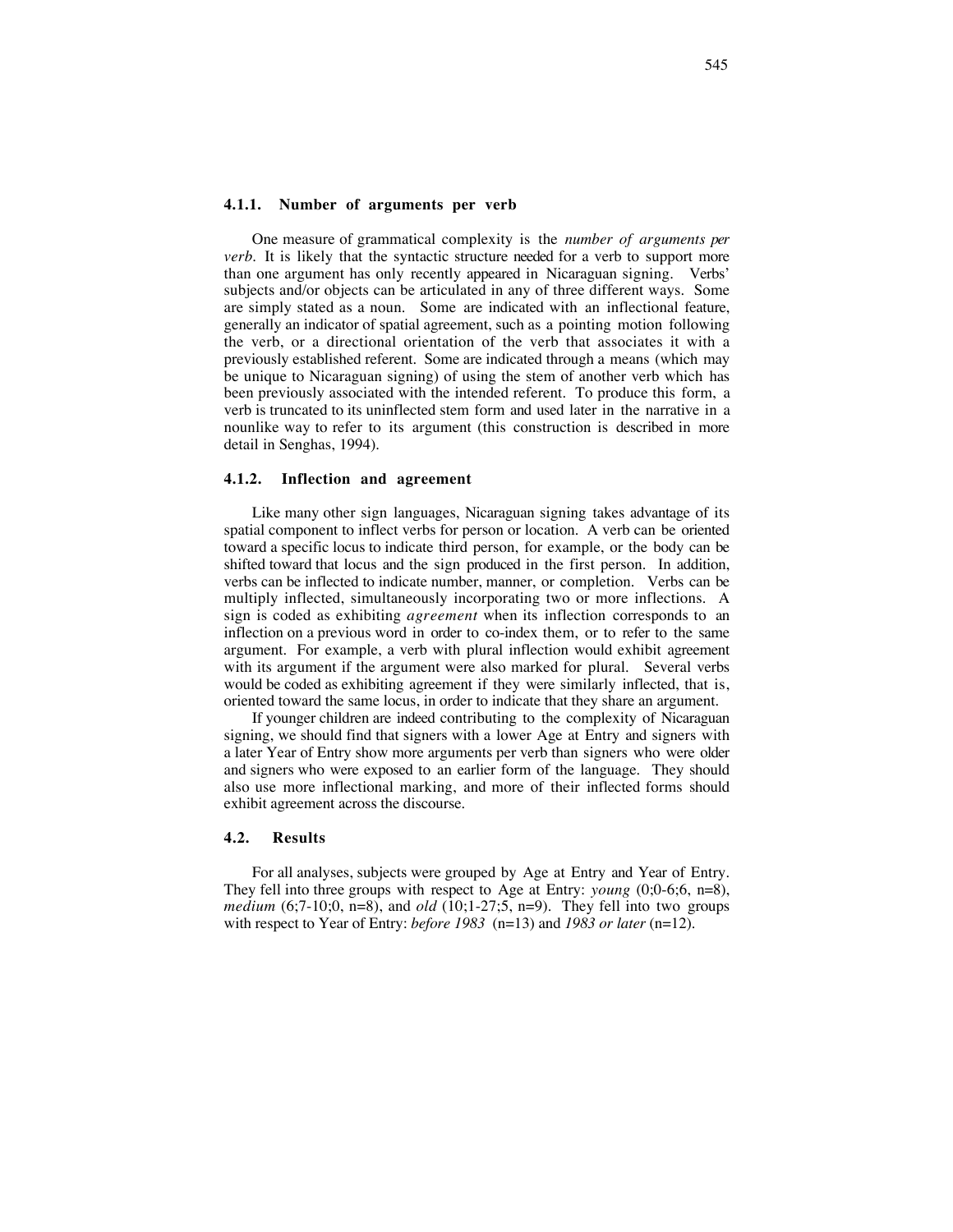### **4.2.1. Verbs with two or more arguments**

The first analysis uses the number of arguments associated with a verb as its measure of grammatical complexity. The proportion of verb phrases which indicated two or more arguments was computed for each narrative. This proportion was examined with respect to the Age at Entry and the Year of Entry of each signer. The results of this comparison are presented in Figure 1.



#### **Verbs with Two or More Arguments**

*Figure 1*. The proportion of verbs which support at least two arguments is greater for signers who entered the community in 1983 or later , and for signers who were first exposed to the language at a *young* age.

An Age at Entry (3) by Year of Entry (2) analysis of variance (ANOVA) was conducted on the proportion of verbs with two or more arguments. This analysis revealed a main effect for Year of Entry,  $F(1, 19)=7.49$ ,  $p=.013$ . Subjects who entered the signing community in 1983 or later use verbs with two or more arguments more than twice as often  $(X=21)$  as subjects who entered the community before 1983 (X=.10). This effect is evident in Figure 1 as the positive slope of the lines corresponding to all three age groups.

The analysis also revealed a main effect for Age at Entry, F(2, 19)=3.77, p=.042. Pairwise comparisons revealed that the subjects who began signing at a *young* age used verbs with two or more arguments more than twice as often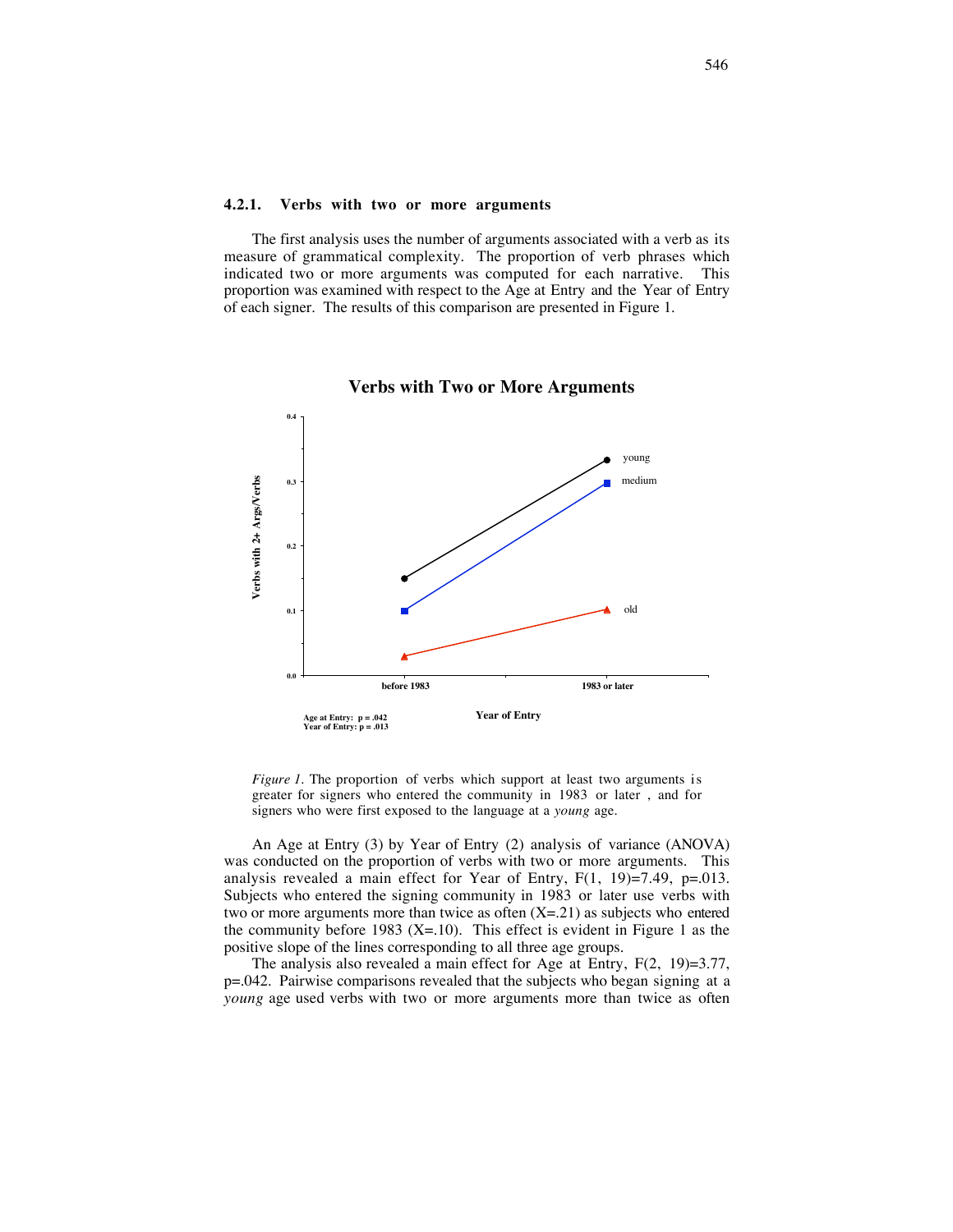$(X=.22)$  than subjects who began signing at an *old* age  $(X=.08)$ ,  $F(1,13)=5.33$ , p=.04. There was no difference detected between the *young* and *medium* (X=.17)or the *medium* and *old* groups in the proportion of verb phrases with at least two arguments. The effect of Age at Entry is evident in Figure 1 as the gap between the lines corresponding to each age group.

## **4.2.2. Inflections per verb**

The second analysis uses the number of inflections per verb as its measure of grammatical complexity. Inflections included number inflection, person inflection, position or orientation inflection, and aspectual markers. The mean number of inflections per verb was computed for each narrative. This proportion was examined with respect to the Age at Entry and the Year of Entry of each signer. The results of this comparison are presented in Figure 2.



*Figure 2.* The number of inflections per verb is greater overall for signers who entered the community in 1983 or later, and for signers who were exposed to the language at a *young* or *medium* age. The *young* and *medium* Age at Entry signers are particularly affected by a later Year of Entry.

An Age at Entry (3) by Year of Entry (2) analysis of variance (ANOVA) was conducted on the number of inflections per verb. This analysis revealed a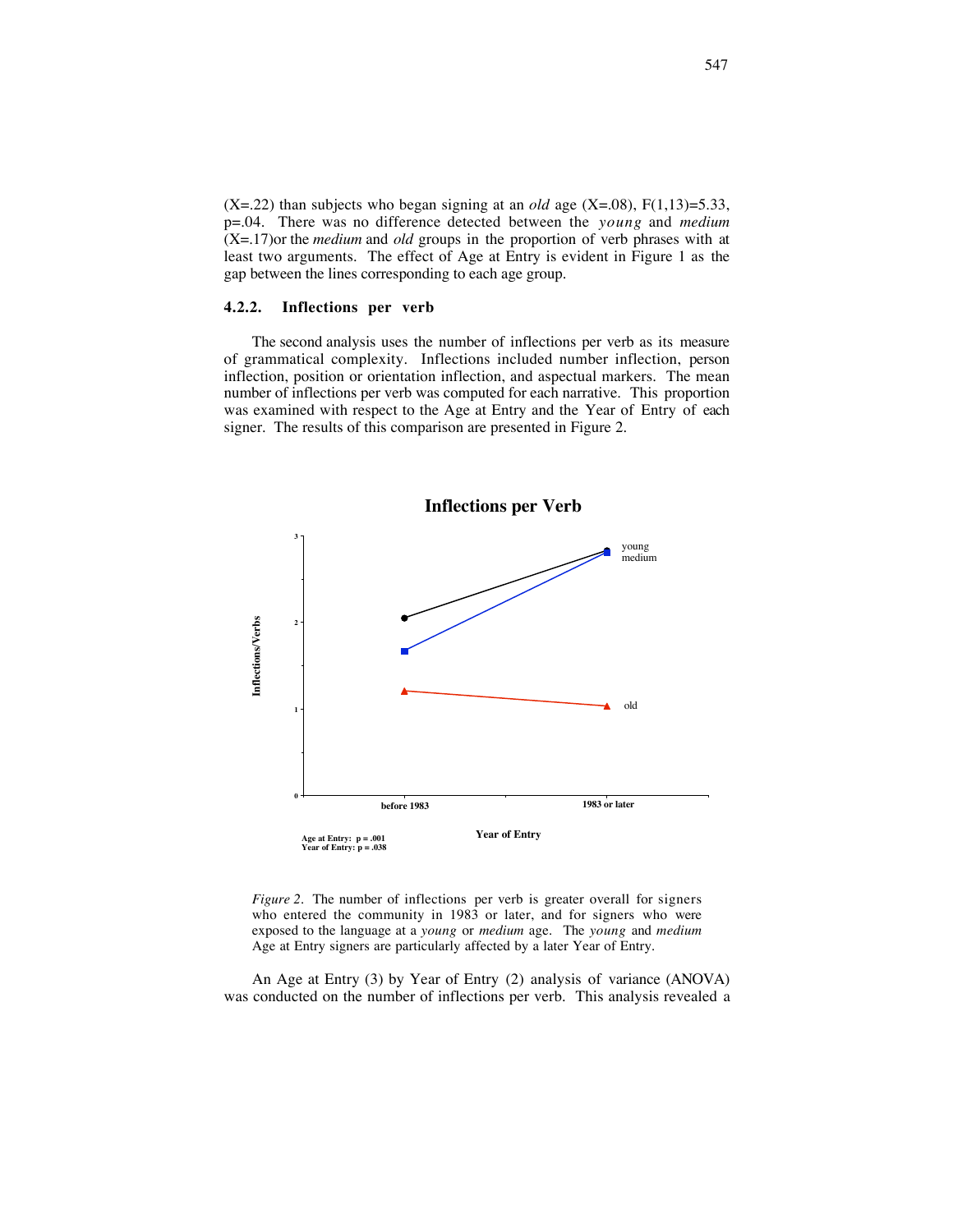main effect for Year of Entry,  $F(1, 19)=4.99$ ,  $p=.038$ . Subjects who entered the signing community in 1983 or later use more inflections per verb  $(X=1.93)$  than subjects who entered the community before  $1983$  (X=1.71). This effect is evident in Figure 2 as the positive slope of the lines, particularly of the *young* and *medium* Age at Entry groups.

The analysis also revealed a main effect for Age at Entry,  $F(2, 19)=10.26$ , p=.001. Pairwise comparisons revealed that the subjects who began signing at a *young* age used more than twice as many inflections per verb  $(X=2.34)$  as subjects who began signing at an *old* age  $(X=1.09)$ ,  $F(1,13)=18.19$ ,  $p=.0009$ . Subjects who began signing at a *medium* age used nearly twice as many inflections per verb (X=2.10) as subjects who began signing at an *old* age  $(X=1.09)$ ,  $F(1,13)=11.40$ ,  $p=.005$ . There was no difference detected between the *young* and *medium* groups in the number of inflections per verb. The effect of Age at Entry is evident in Figure 2 as the gap between the lines corresponding to each age group.

Although there was no interaction detected between the Age at Entry and Year of Entry factors, the effect of Year of Entry is present in only the *young* and *medium* Age at Entry groups.

#### **4.2.3. Agreement per verb**

The third analysis uses the number of inflections exhibiting agreement as its measure of grammatical complexity. Of the inflections coded in the second analysis, those exhibiting agreement with another sign in the narrative were tabulated. The mean number of inflections showing agreement per verb was computed for each narrative. This proportion was examined with respect to the Age at Entry and the Year of Entry of each signer. The results of this comparison are presented in Figure 3.

An Age at Entry (3) by Year of Entry (2) analysis of variance (ANOVA) was conducted on the number of inflections showing agreement per verb. This analysis revealed a main effect for Year of Entry,  $F(1, 19)=8.17$ ,  $p=.003$ . Subjects who entered the signing community in 1983 or later use more agreement per verb  $(X=0.94)$  than subjects who entered the community before 1983 (X=.66). This effect is evident in Figure 3 as the positive slope of the lines, particularly of those corresponding to the *young* and *medium* Age at Entry groups.

The analysis also revealed a main effect for Age at Entry, F(2, 19)=9.07, p=.007. Pairwise comparisons revealed that the subjects who began signing at a *young* age used more than twice as many inflections showing agreement per verb  $(X=1.03)$  as subjects who began signing at an *old* age  $(X=.43)$ ,  $F(1,13)=12.54$ , p=.004. Subjects who began signing at a *medium* age also used more than twice as many inflections showing agreement per verb  $(X=98)$  as subjects who began signing at an *old* age  $(X=.43)$ ,  $F(1,13)=10.69$ ,  $p=.006$ . There was no difference detected between the *young* and *medium* groups in the number of inflections showing agreement per verb. The effect of Age at Entry is evident in Figure 3 as the gap between the lines corresponding to each age group.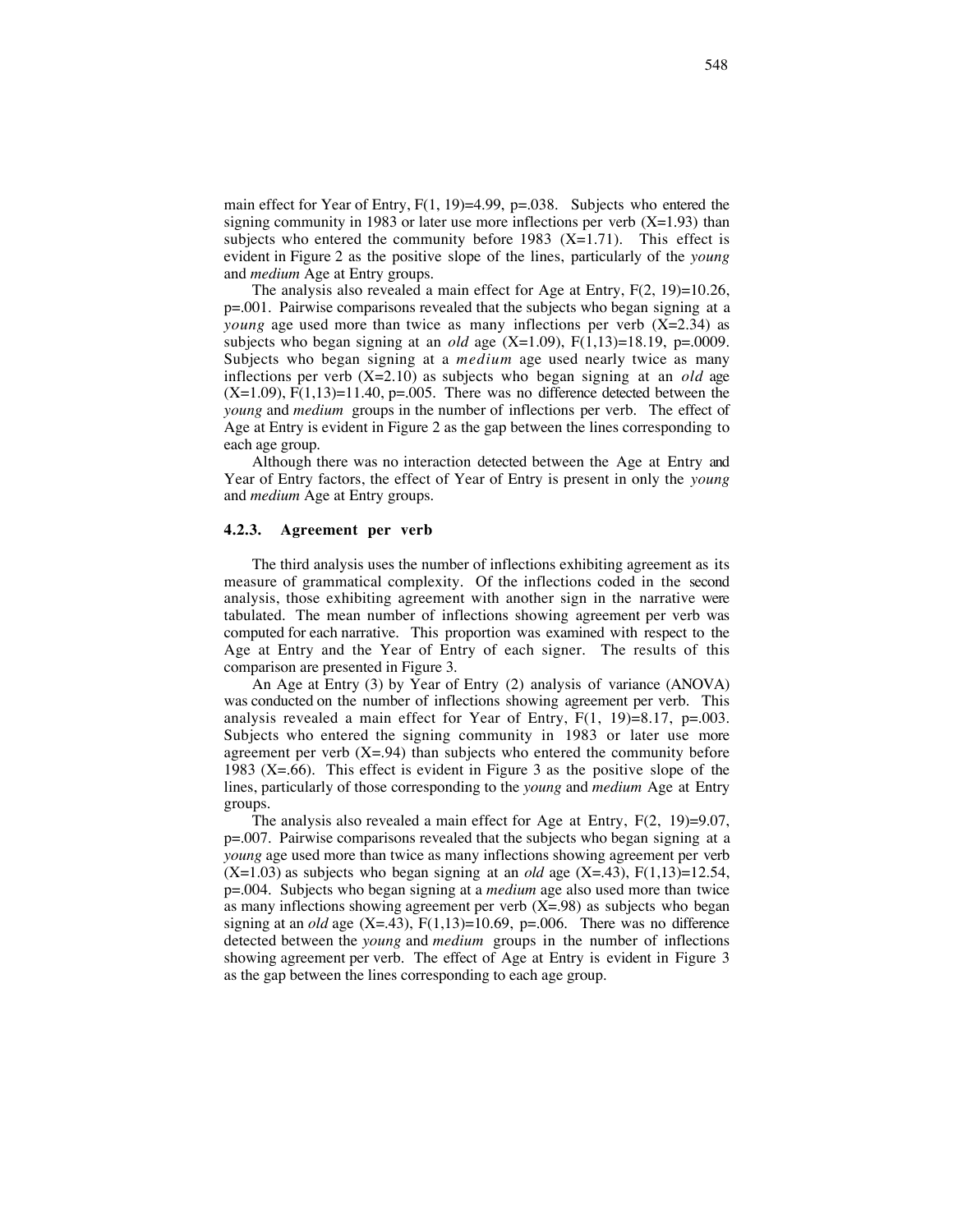

## **Agreement per Verb**

*Figure 3.* The number of inflections showing agreement per verb is greater overall for signers who entered the community in 1983 or later, and for signers who were exposed to the language at a *young* or *medium* age. The *young* and *medium* Age at Entry signers are particularly affected by a later Year of Entry.

Although there was no interaction detected between the Age at Entry and Year of Entry factors, the effect of Year of Entry is present in only the *young* and *medium* Age at Entry groups.

### **4.3. Discussion**

As predicted, the age at which signers are first exposed to a sign language has a strong effect on their ability to command some of its more complex structures. Signers who were exposed to Nicaraguan signing at a young age can indicate more arguments with their verbs than signers who were exposed to the language only after they were older. The younger learners will also will use the inflectional verb system more, and are more likely to use it to indicate grammatical agreement. This finding is consistent with theories that claim that children's language-learning abilities decrease with age. Upon closer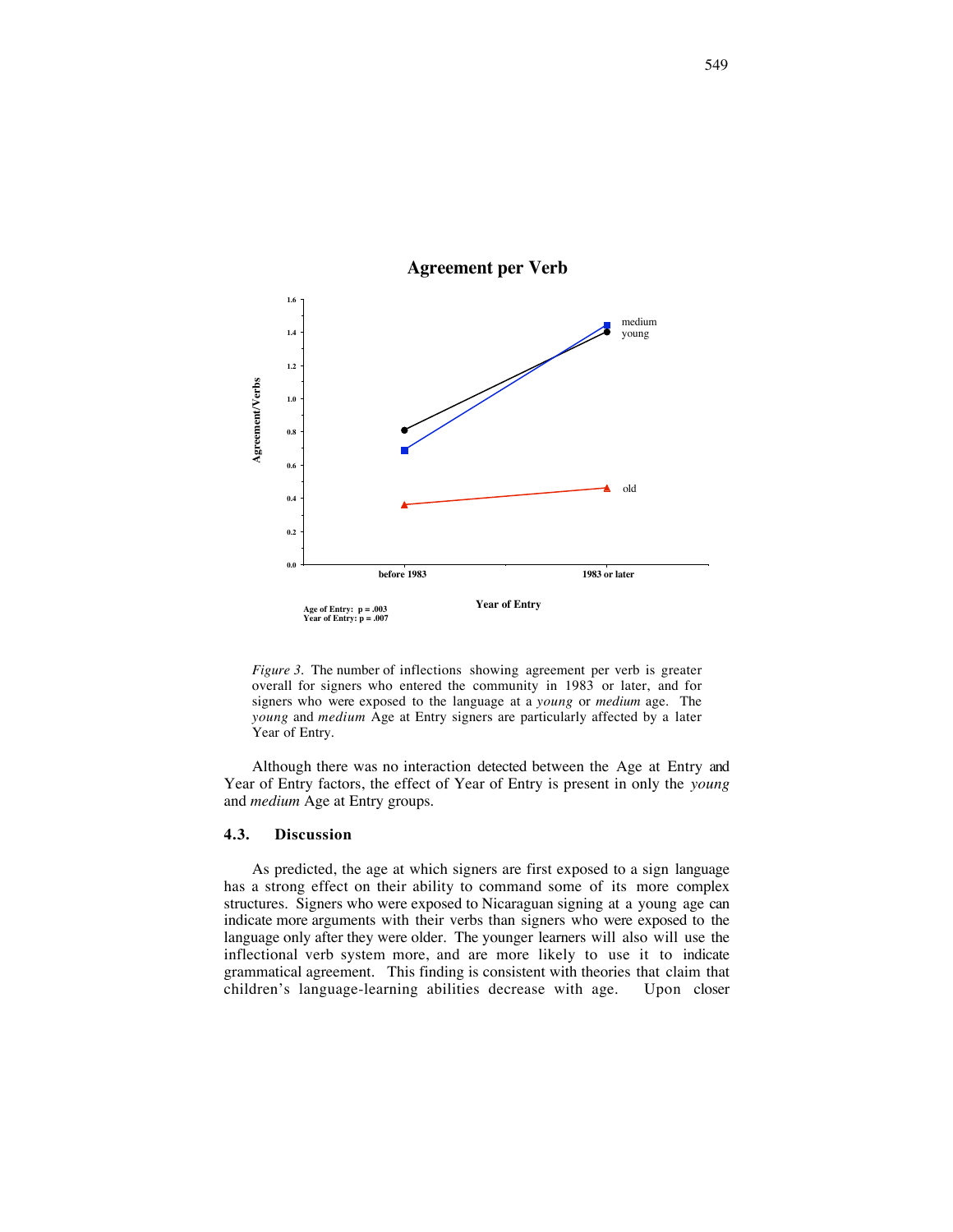examination we should be able to discover if certain forms are more available at different periods of a child's development.

The calendar year in which signers entered into the Nicaraguan signing community also strongly affects their command of these same grammatical structures. Those who have entered the community in more recent years actually include more of the complex constructions in their signing than those who began signing longer ago, despite the fact that the more recent learners have had fewer years of exposure to the language. This evidence strongly suggests that the language has become measurably richer over the last sixteen years as the new generation of deaf children has acquired it.

The combination of the two factors of Age at Entry and Year of Entry has created an unusual situation in which the most proficient signers in the community are its youngest and newest members.

Although no statistical interaction between the two factors was detected, it is likely such an interaction will become evident as more narratives are analyzed, since the effect of Year of Entry is present only in the signers who entered the community under the age of ten. It may be that older signers are unable to take advantage of the increased richness of the language that surrounds them; or perhaps only the younger children enrich the language as they learn it. When new constructions are added to the language, children young enough to learn or create them will have those constructions at their disposal.

## **4.4. Reanalysis or imperfect learning?**

It is interesting to look at particular constructions in the grammar that seem to have undergone a change to try to determine how change in the language occurs. A closer examination of position or location inflection, for example, reveals that while signers who began signing in 1980 are using these inflectional markers, only those who began signing a few years later (and at a young age) use these inflections to mark agreement.

Similarly, one sign used by many of the older signers incorporates a shoulder shift with a simultaneous wrist rotation to indicate a change in person from the previous verb. Younger, more recent signers use a slightly modified version of this sign, using a shift toward a particular locus consistently throughout the discourse to refer to (and hence, express agreement with) a repeated argument.

There are two possible ways of interpreting this difference between older and younger signers:

• The older signers may have developed the inflectional marker for change of person early, and used it for several years before younger signers reanalyzed the construction as a way to mark agreement.

• The younger signers may have introduced a system of inflection and agreement in one piece in 1983, using person and location inflection to mark agreement. Older signers, now turning to the younger, more proficient signers as their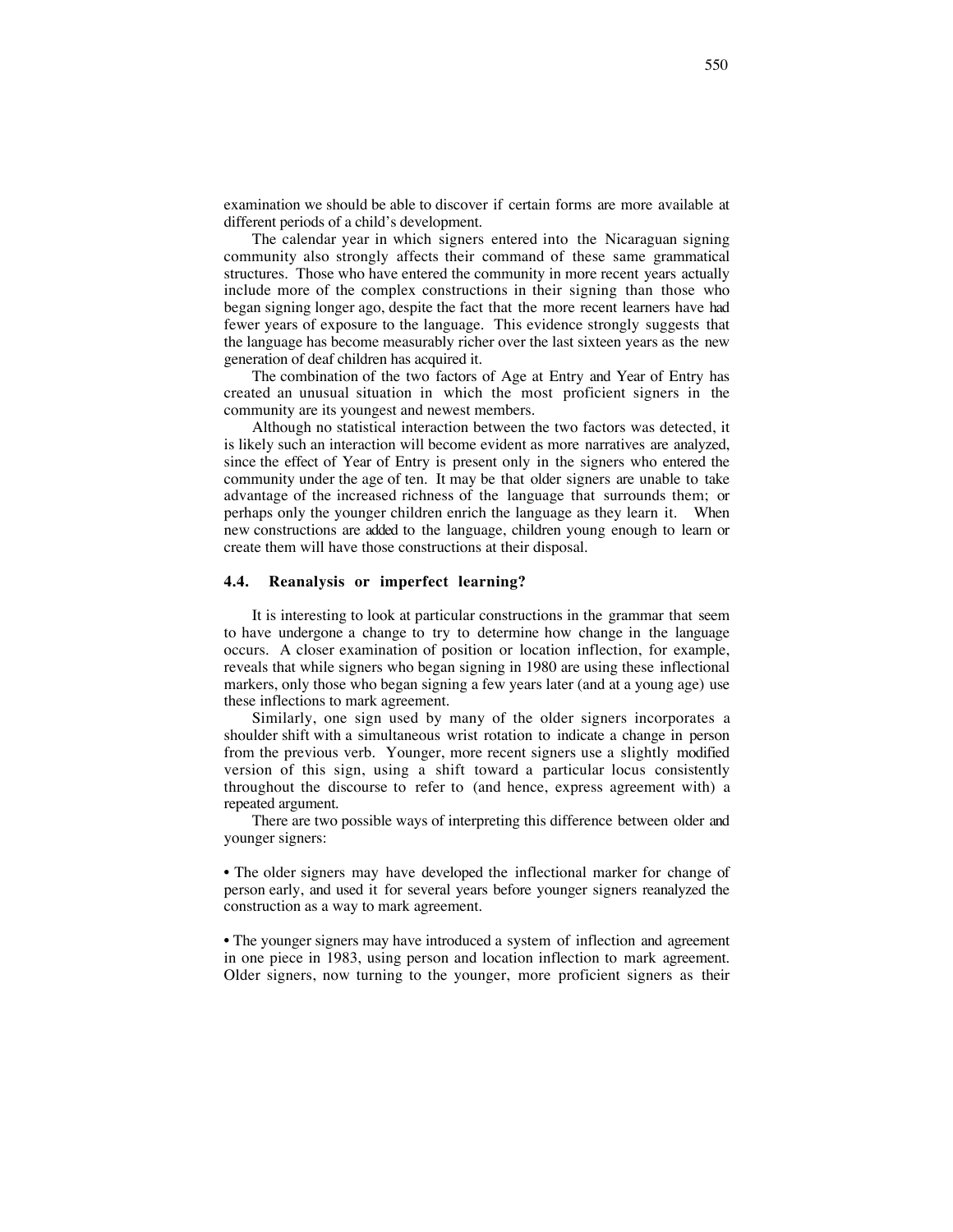models, may have learned this system imperfectly, using the inflection to mark a change of person, but not consistently marking agreement across the discourse.

This question might be resolved by finding examples of this construction or its precursors in videos taken during earlier years. This would be clear evidence of how the current construction evolved. The question might also be resolved by locating signers who were members of the signing community during the early years but have had little contact with younger deaf children since that time. If these signers use the inflection, but not as a marker of agreement, it would be likely that the inflection was reanalyzed by the younger children as an agreement marker.

## **5. Conclusion**

By using this type of questioning, we can map out when the sign language in Nicaragua took on different structures, and how specific constructions are being reanalyzed by children as they learn them. It is clear that these young children are not merely using a language more proficiently than their models- they are enriching their language as they learn it.

Following the growth of this new language gives us an unprecedented opportunity to examine the forces that drive both language learning and language change. All children have a special inborn ability not only to learn language, but to surpass the language of the environment when it is weak, and to create a language where none existed.

## **Notes**

grateful thanks to Marie Coppola, Richard J. Senghas, Judy Kegl, Noel Lam (MED), APRIAS, Steven Pinker, Hoyt Bleakley, Rebecca Kaplan, Malia Crawford, Emily Wallis, and the children at Melania Morales, Managua, Nicaragua. This research was supported by training grant #T32 MH18823 from the National Institutes of Mental Health to the Department of Brain and Cognitive Sciences at MIT, and from a Spencer Foundation Dissertation Fellowship to the author.

## **References**

- [Bickerton, D. 1984. The Language Bioprogram Hypothesis. Behavioral and](https://www.researchgate.net/publication/231787515_The_Language_bioprogram_hypothesis?el=1_x_8&enrichId=rgreq-46cde031a4e677aeb1364b187bdb0937-XXX&enrichSource=Y292ZXJQYWdlOzI2MDExODMxNztBUzoxODI2MTEyMDA3MTY4MDBAMTQyMDU0OTMxMTcyMQ==) [Brain Sciences 7: 173-221.](https://www.researchgate.net/publication/231787515_The_Language_bioprogram_hypothesis?el=1_x_8&enrichId=rgreq-46cde031a4e677aeb1364b187bdb0937-XXX&enrichSource=Y292ZXJQYWdlOzI2MDExODMxNztBUzoxODI2MTEyMDA3MTY4MDBAMTQyMDU0OTMxMTcyMQ==)
- Kegl, J., & Iwata, G. (1989). Lenguaje de Signos Nicaragüense: A pidgin sheds light on the "creole?" ASL. Proceedings of the Fourth Annual Meeting of the Pacific Linguistics Conference. University of Oregon, Eugene.
- [Newport, E. \(1990\). Maturational constraints on language learning. Cognitive](https://www.researchgate.net/publication/221950701_Maturational_Constraints_on_Language_Learning?el=1_x_8&enrichId=rgreq-46cde031a4e677aeb1364b187bdb0937-XXX&enrichSource=Y292ZXJQYWdlOzI2MDExODMxNztBUzoxODI2MTEyMDA3MTY4MDBAMTQyMDU0OTMxMTcyMQ==) [Science 14: 11-28.](https://www.researchgate.net/publication/221950701_Maturational_Constraints_on_Language_Learning?el=1_x_8&enrichId=rgreq-46cde031a4e677aeb1364b187bdb0937-XXX&enrichSource=Y292ZXJQYWdlOzI2MDExODMxNztBUzoxODI2MTEyMDA3MTY4MDBAMTQyMDU0OTMxMTcyMQ==)